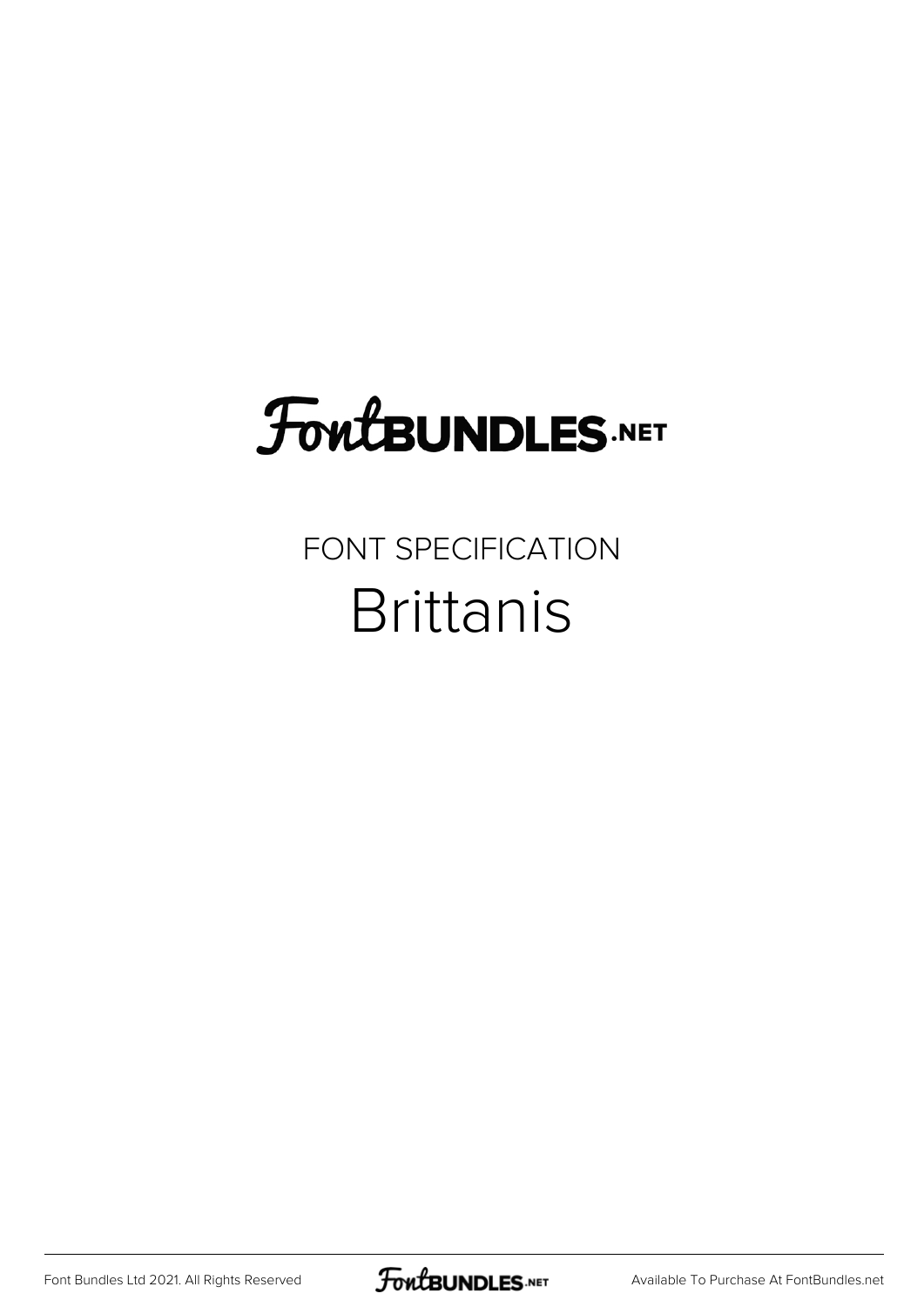#### Brittanis - Regular

**Uppercase Characters** 

## NBCDEFGHIJK2MN ODQRSTUVUXUE

Lowercase Characters

 $q, b c d e \beta q h$ ijklnnopqr $\epsilon t$ yvu  $xyz$ 

**Numbers** 

### 0193456789

**Punctuation and Symbols** 



All Other Glyphs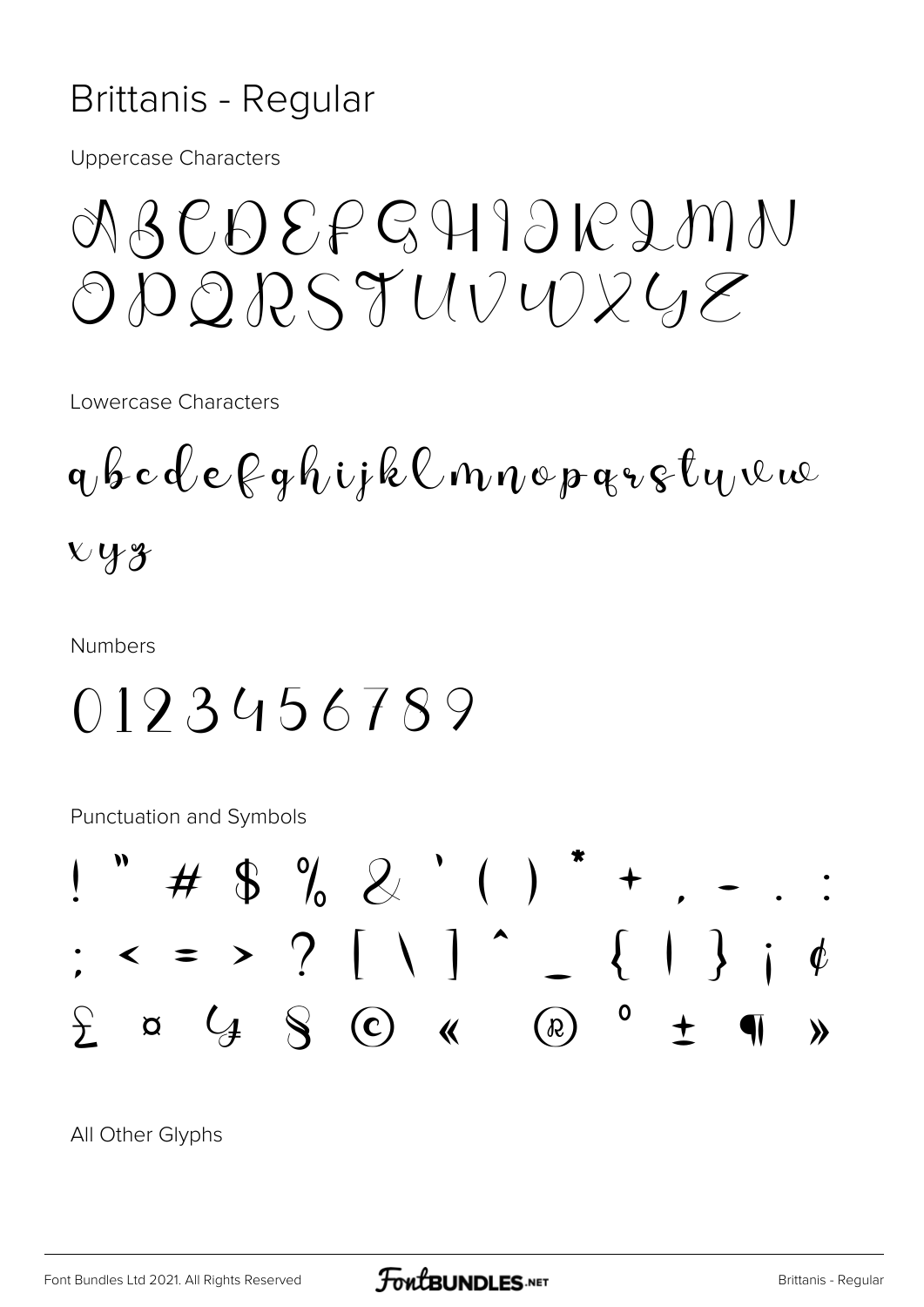